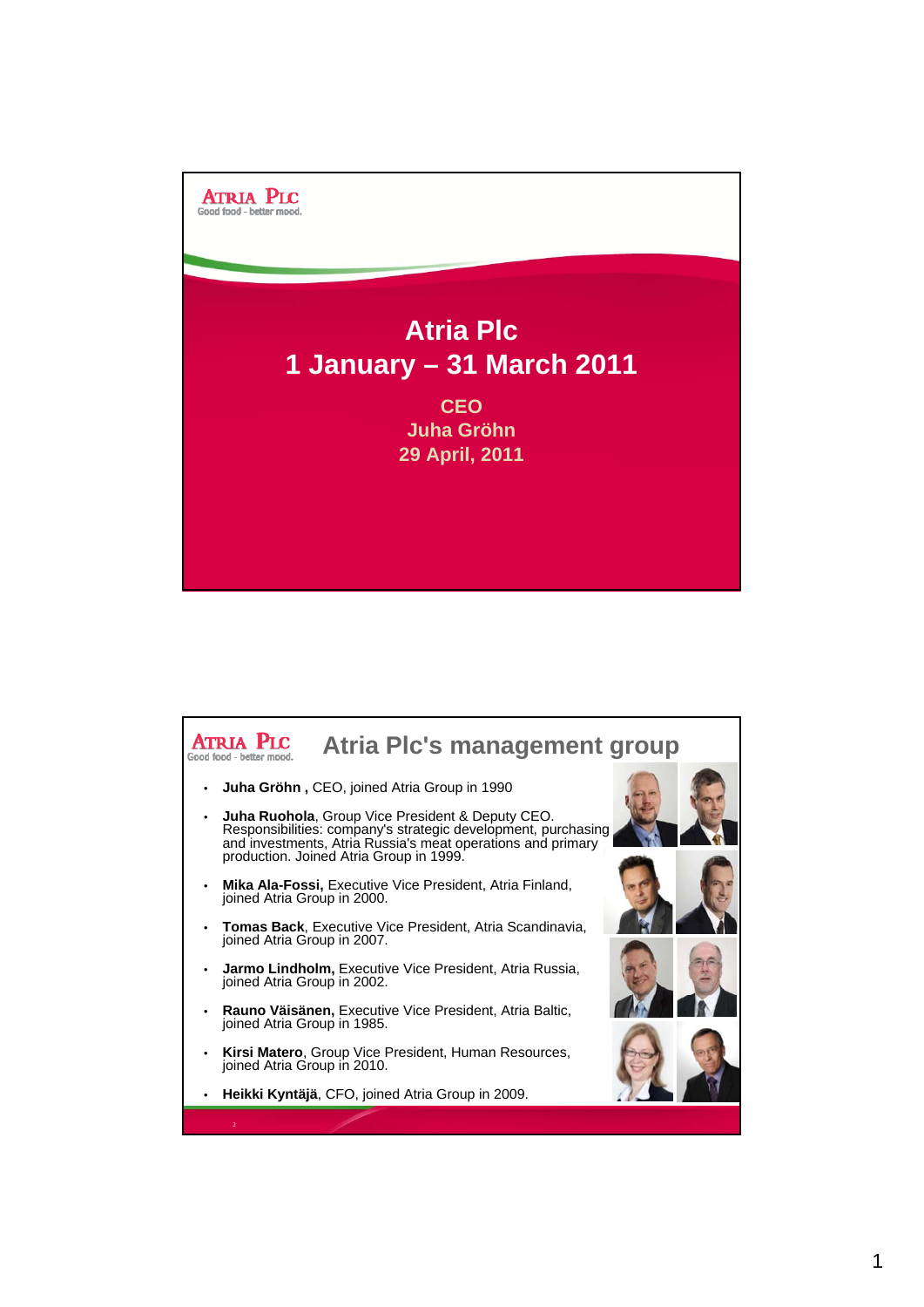| Good food - hefter mood                                                                                                                                                                                                                                                                                                                                                                                                                                                                                                                                                                                                                                                   | <b>Atria Group</b><br><b>Review Q1/2011</b>  |                        |                        |                |  |  |
|---------------------------------------------------------------------------------------------------------------------------------------------------------------------------------------------------------------------------------------------------------------------------------------------------------------------------------------------------------------------------------------------------------------------------------------------------------------------------------------------------------------------------------------------------------------------------------------------------------------------------------------------------------------------------|----------------------------------------------|------------------------|------------------------|----------------|--|--|
|                                                                                                                                                                                                                                                                                                                                                                                                                                                                                                                                                                                                                                                                           | € Million                                    | Q <sub>1</sub><br>2011 | Q <sub>1</sub><br>2010 | 2010           |  |  |
|                                                                                                                                                                                                                                                                                                                                                                                                                                                                                                                                                                                                                                                                           | Net sales<br><b>EBIT</b>                     | 304.0<br>$-4.2$        | 305.9<br>1.0           | 1,300.9<br>9.8 |  |  |
|                                                                                                                                                                                                                                                                                                                                                                                                                                                                                                                                                                                                                                                                           | EBIT %                                       | $-1.4$                 | 0.3                    | 0.8            |  |  |
| Profit before taxes<br>Earnings per share, €                                                                                                                                                                                                                                                                                                                                                                                                                                                                                                                                                                                                                              |                                              |                        | $-1.8$<br>$-0.07$      | 0.3<br>$-0.18$ |  |  |
|                                                                                                                                                                                                                                                                                                                                                                                                                                                                                                                                                                                                                                                                           | ROCE, 12 months rolling<br>3.3<br>0.6<br>1.1 |                        |                        |                |  |  |
| EBIT for the review period showed a loss of EUR -4.2 million (EUR 1.0 million)<br>$\bullet$<br>Net sales were at the previous year's level: EUR 304.0 million (EUR 305.9 million)<br>٠<br>Group's equity ratio rose to 41.2 per cent (40.2 per cent)<br>٠<br>Atria Finland's net sales increased by 4.0 per cent but EBIT decreased<br>٠<br>significantly<br>Atria Scandinavia and Atria Baltic improved their results<br>$\bullet$<br>Atria Russia's result declined significantly compared to the Q1/2010 period<br>٠<br>Matti Tikkakoski's lump-sum severance payment of EUR 0.8 million, including<br>٠<br>social expenses, impacted the result for the first quarter |                                              |                        |                        |                |  |  |

|                                                                                                                                                                                                                                                                                                                                                                                                                                                                                                                      | <b>Atria Finland</b><br><b>Review Q1/2011</b> |                        |                        |               |  |
|----------------------------------------------------------------------------------------------------------------------------------------------------------------------------------------------------------------------------------------------------------------------------------------------------------------------------------------------------------------------------------------------------------------------------------------------------------------------------------------------------------------------|-----------------------------------------------|------------------------|------------------------|---------------|--|
|                                                                                                                                                                                                                                                                                                                                                                                                                                                                                                                      | € Million                                     | Q <sub>1</sub><br>2011 | O <sub>1</sub><br>2010 | 2010          |  |
|                                                                                                                                                                                                                                                                                                                                                                                                                                                                                                                      | <b>Net sales</b><br><b>EBIT</b>               | 186.2<br>0.6           | 179.1<br>4.9           | 767.8<br>30.7 |  |
|                                                                                                                                                                                                                                                                                                                                                                                                                                                                                                                      | EBIT %                                        | 0.3                    | 2.7                    | 4.0           |  |
| 9.9<br>7.9<br>ROCE, 12 months rolling<br>6.9<br>Atria Finland's Q1 net sales increased year-on-year by four per cent. EBIT for the first<br>quarter of the year was significantly lower compared with Q1/2010<br>The decrease of the EBIT was caused by higher meat raw material prices and an<br>unfavourable sales structure<br>In January, Atria made a decision to invest approximately EUR 26 million in building and<br>٠<br>renovating the Kauhajoki bovine slaughterhouse and cutting plant. The annual cost |                                               |                        |                        |               |  |
| savings are estimated at EUR 6 million<br>In March, Atria Finland started employer-employee negotiations at the Nurmo<br>$\bullet$<br>production plant. Atria expects to achieve annual cost savings of approximately EUR 4<br>million. The cost savings will be fully realised since the beginning of 2012.                                                                                                                                                                                                         |                                               |                        |                        |               |  |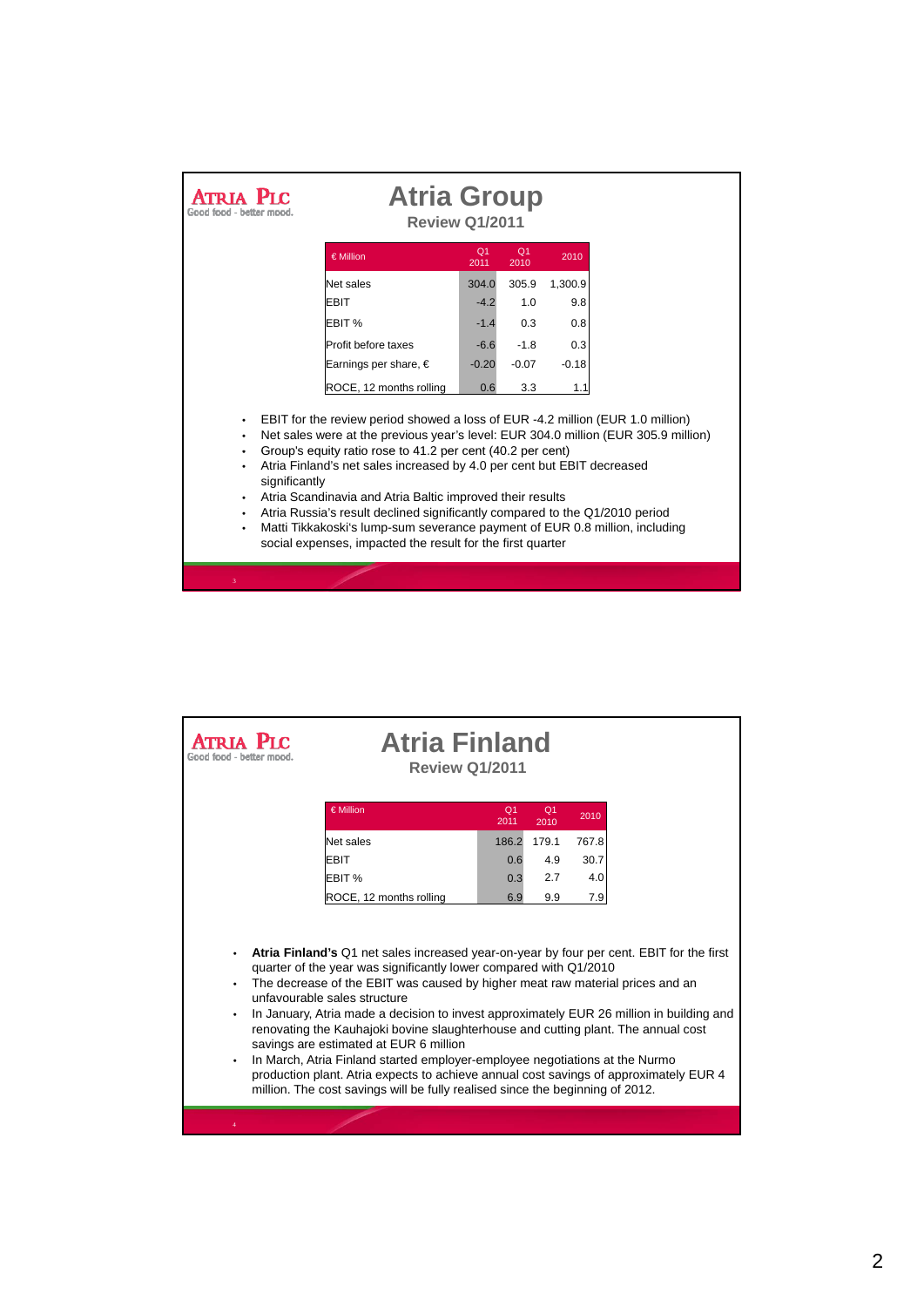

|                                                                                                                                                                                                                                                                                                                                                                                                                                                                                                                                                                                                                                                                                                                                                                                                                                                                                                                               | Atria Scandinavia<br><b>Review 01/2011</b> |                        |                        |       |  |  |
|-------------------------------------------------------------------------------------------------------------------------------------------------------------------------------------------------------------------------------------------------------------------------------------------------------------------------------------------------------------------------------------------------------------------------------------------------------------------------------------------------------------------------------------------------------------------------------------------------------------------------------------------------------------------------------------------------------------------------------------------------------------------------------------------------------------------------------------------------------------------------------------------------------------------------------|--------------------------------------------|------------------------|------------------------|-------|--|--|
|                                                                                                                                                                                                                                                                                                                                                                                                                                                                                                                                                                                                                                                                                                                                                                                                                                                                                                                               | € Million                                  | Q <sub>1</sub><br>2011 | Q <sub>1</sub><br>2010 | 2010  |  |  |
|                                                                                                                                                                                                                                                                                                                                                                                                                                                                                                                                                                                                                                                                                                                                                                                                                                                                                                                               | <b>Net sales</b>                           | 87.9                   | 95.0                   | 391.6 |  |  |
|                                                                                                                                                                                                                                                                                                                                                                                                                                                                                                                                                                                                                                                                                                                                                                                                                                                                                                                               | <b>EBIT</b>                                | 2.3                    | 0.6                    | 13.9  |  |  |
|                                                                                                                                                                                                                                                                                                                                                                                                                                                                                                                                                                                                                                                                                                                                                                                                                                                                                                                               | EBIT %                                     | 2.6                    | 0.6                    | 3.5   |  |  |
|                                                                                                                                                                                                                                                                                                                                                                                                                                                                                                                                                                                                                                                                                                                                                                                                                                                                                                                               | ROCE, 12 months rolling                    | 6.0                    | 3.7                    | 5.3   |  |  |
| Atria Scandinavia's net sales decreased by 7.5 per cent year-on-year. In the local<br>$\bullet$<br>currency, net sales decreased by 15.9 per cent year-on-year. The decline in the net<br>sales is mainly explained by the discontinuation of consumer-packed meat production in<br>the summer of 2010, as well as by slightly weakened sales volumes<br>The EBIT increased to EUR 2.3 million (EUR 0.6 million). The Q1/2010 EBIT includes<br>٠<br>EUR 2.0 million of non-recurring costs relating to the shutdown of the Årsta plant<br>During the review period, Atria Scandinavia invested approximately EUR 2.2 million in<br>٠<br>new production equipment for the Tranås plant. At the same time, the production is to<br>be transferred from the Saltsjö-Boo plant in Stockholm to Tranås. The efficiency<br>improvement programme is expected to generate annual cost savings of approximately<br>one million euros. |                                            |                        |                        |       |  |  |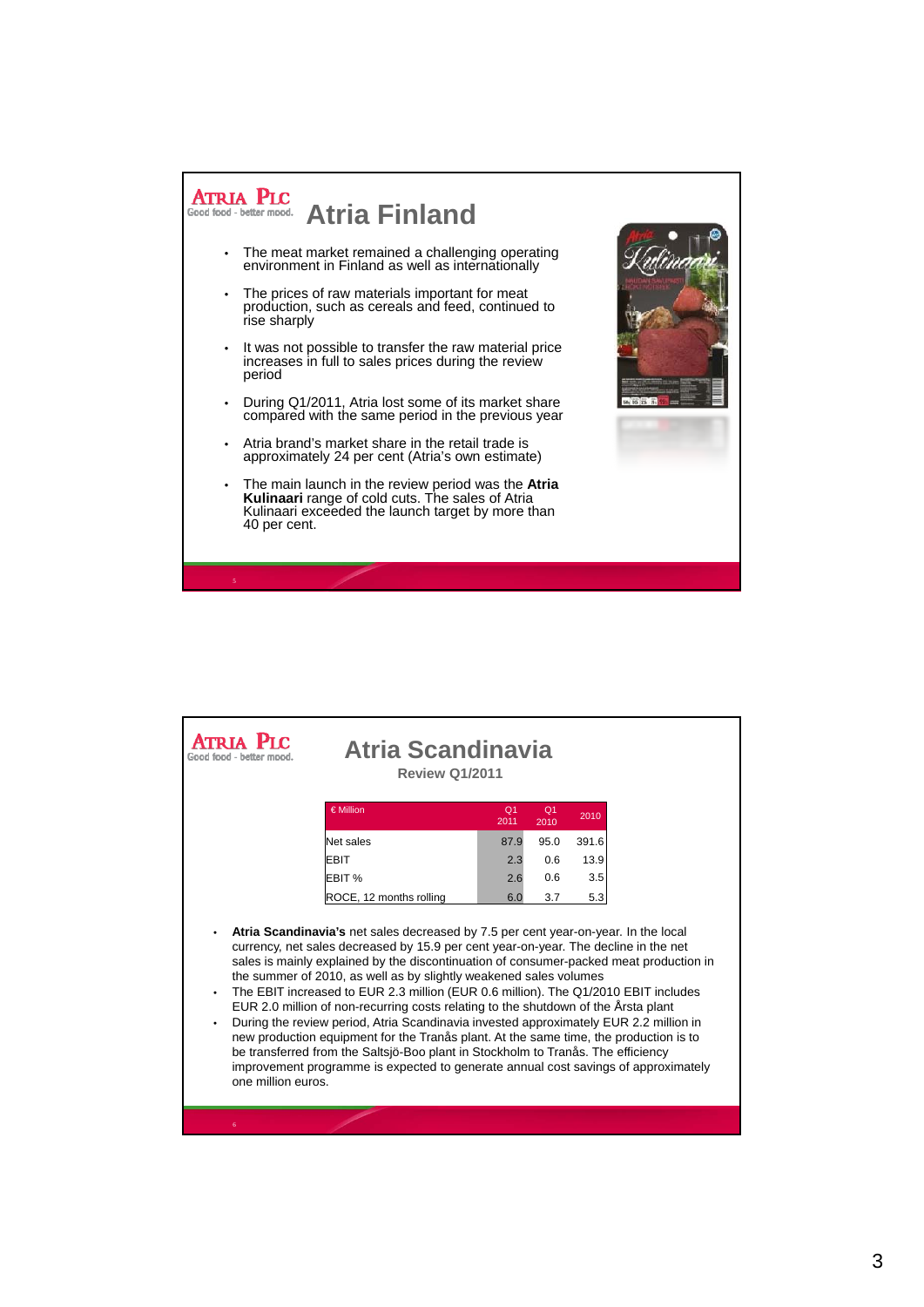

| PтC<br>Good food - bette                                                                                                                                                                                                                                                                                                                                                                                                                                                                                                           | <b>Atria Russia</b><br><b>Review Q1/2011</b> |                        |                        |         |  |  |
|------------------------------------------------------------------------------------------------------------------------------------------------------------------------------------------------------------------------------------------------------------------------------------------------------------------------------------------------------------------------------------------------------------------------------------------------------------------------------------------------------------------------------------|----------------------------------------------|------------------------|------------------------|---------|--|--|
|                                                                                                                                                                                                                                                                                                                                                                                                                                                                                                                                    | € Million                                    | Q <sub>1</sub><br>2011 | Q <sub>1</sub><br>2010 | 2010    |  |  |
|                                                                                                                                                                                                                                                                                                                                                                                                                                                                                                                                    | Net sales                                    | 28.3                   | 28.9                   | 129.2   |  |  |
|                                                                                                                                                                                                                                                                                                                                                                                                                                                                                                                                    | <b>EBIT</b>                                  | $-5.6$                 | $-2.3$                 | $-27.9$ |  |  |
|                                                                                                                                                                                                                                                                                                                                                                                                                                                                                                                                    | EBIT <sub>%</sub>                            | $-19.7$                | $-8.0$                 | $-21.6$ |  |  |
|                                                                                                                                                                                                                                                                                                                                                                                                                                                                                                                                    | ROCE, 12 months rolling                      |                        | $-3.5$                 | $-16.9$ |  |  |
| Atria Russia's net sales decreased in Q1 by 2.1 per cent year-on-<br>٠<br>year<br>The Q1 EBIT was negative, standing at EUR -5.6 million (EUR -2.3)<br>million). However, this was an improvement compared to Q4/2010<br>(EUR -7.6 million)<br>Atria Russia decided at the end of 2010 to move the production of<br>٠<br>some of its meat products from the Moscow and Sinyavino plants to<br>the new Gorelovo plant. The annual cost savings are estimated at<br>EUR 6 million. The arrangements will be implemented during 2011. |                                              |                        |                        |         |  |  |
| 8                                                                                                                                                                                                                                                                                                                                                                                                                                                                                                                                  |                                              |                        |                        |         |  |  |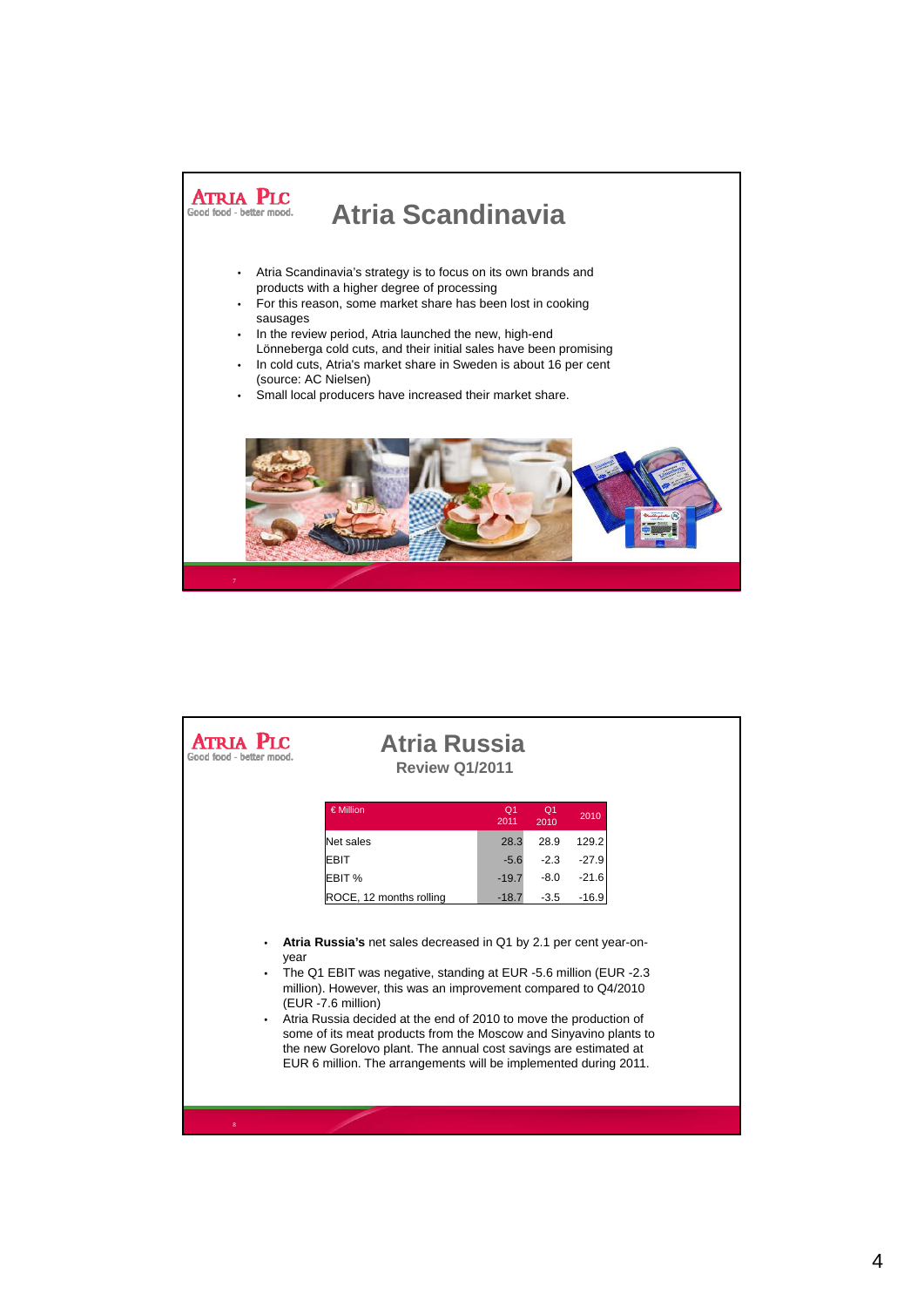

| € Million<br>Q <sub>1</sub><br>Q <sub>1</sub><br>2010<br>2010<br>2011<br>35.0<br>7.6<br>Net sales<br>8.1<br>$-0.2$<br>$-1.2$<br>$-3.7$<br>EBIT<br>EBIT %<br>$-15.8$<br>$-10.5$<br>$-2.5$<br>$-28.5$<br>$-9.6$<br>ROCE, 12 months rolling<br>$-7.0$<br>Atria's year-on-year net sales in Estonia increased by 6.6 per cent<br>Compared to the corresponding period last year, the result improved<br>$\bullet$<br>considerably, which was due to improved cost efficiency, a better sales<br>structure and capital gain<br>The increase in prices of feed has weakened the profitability of primary<br>production<br>Atria's milk farm in Estonia has been sold. Atria Baltic recorded a non-recurring<br>sales gain of EUR 0.3 million during the review period<br>In Q1/2011, Atria's market share increased in cooking sausages (+3%), but<br>some market share was lost in cold cuts (-2%) and in consumer-packed meat | PLC | <b>Atria Baltic</b><br><b>Review Q1/2011</b> |  |  |
|---------------------------------------------------------------------------------------------------------------------------------------------------------------------------------------------------------------------------------------------------------------------------------------------------------------------------------------------------------------------------------------------------------------------------------------------------------------------------------------------------------------------------------------------------------------------------------------------------------------------------------------------------------------------------------------------------------------------------------------------------------------------------------------------------------------------------------------------------------------------------------------------------------------------------|-----|----------------------------------------------|--|--|
|                                                                                                                                                                                                                                                                                                                                                                                                                                                                                                                                                                                                                                                                                                                                                                                                                                                                                                                           |     |                                              |  |  |
|                                                                                                                                                                                                                                                                                                                                                                                                                                                                                                                                                                                                                                                                                                                                                                                                                                                                                                                           |     |                                              |  |  |
|                                                                                                                                                                                                                                                                                                                                                                                                                                                                                                                                                                                                                                                                                                                                                                                                                                                                                                                           |     |                                              |  |  |
|                                                                                                                                                                                                                                                                                                                                                                                                                                                                                                                                                                                                                                                                                                                                                                                                                                                                                                                           |     |                                              |  |  |
|                                                                                                                                                                                                                                                                                                                                                                                                                                                                                                                                                                                                                                                                                                                                                                                                                                                                                                                           |     |                                              |  |  |
|                                                                                                                                                                                                                                                                                                                                                                                                                                                                                                                                                                                                                                                                                                                                                                                                                                                                                                                           |     |                                              |  |  |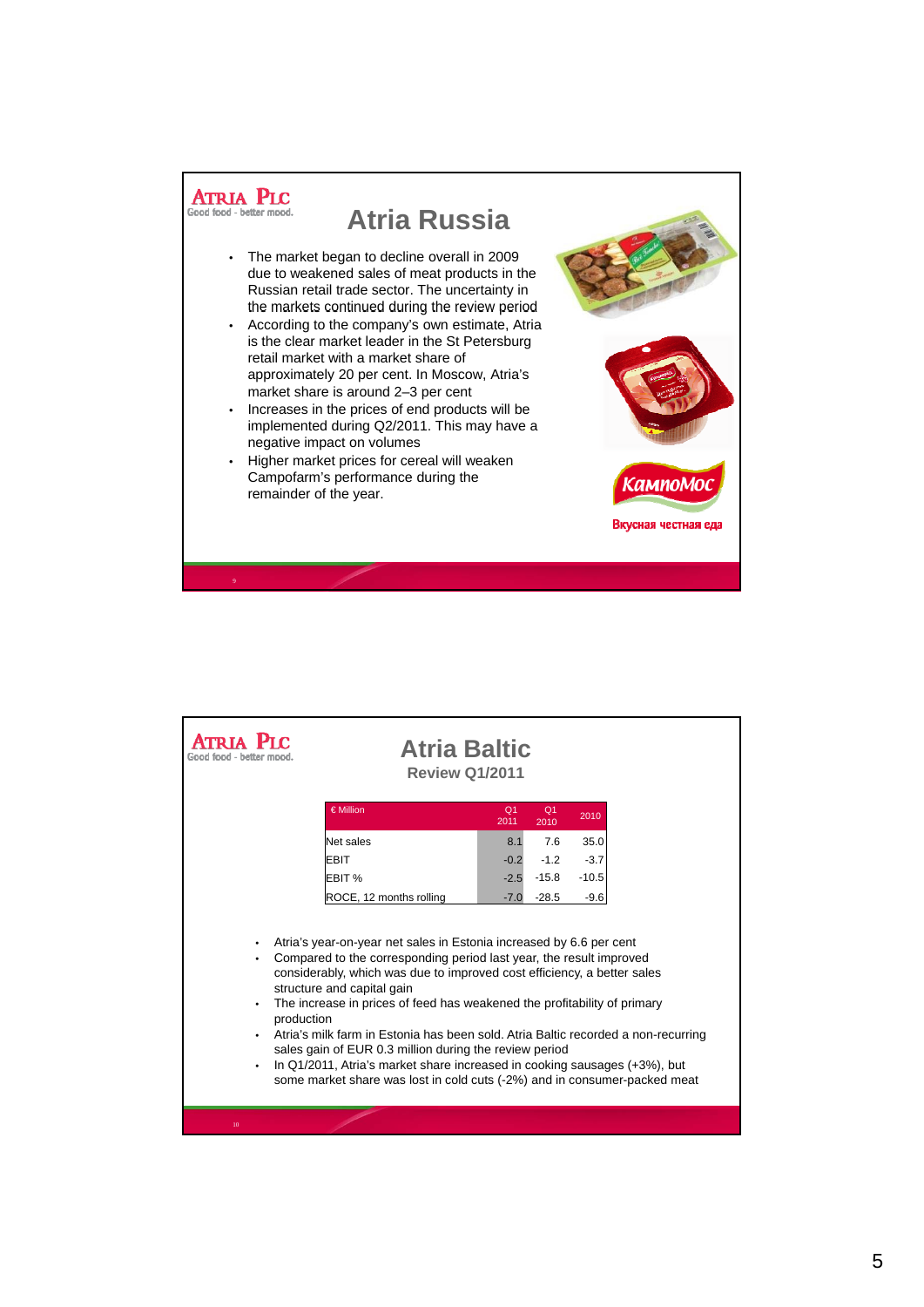

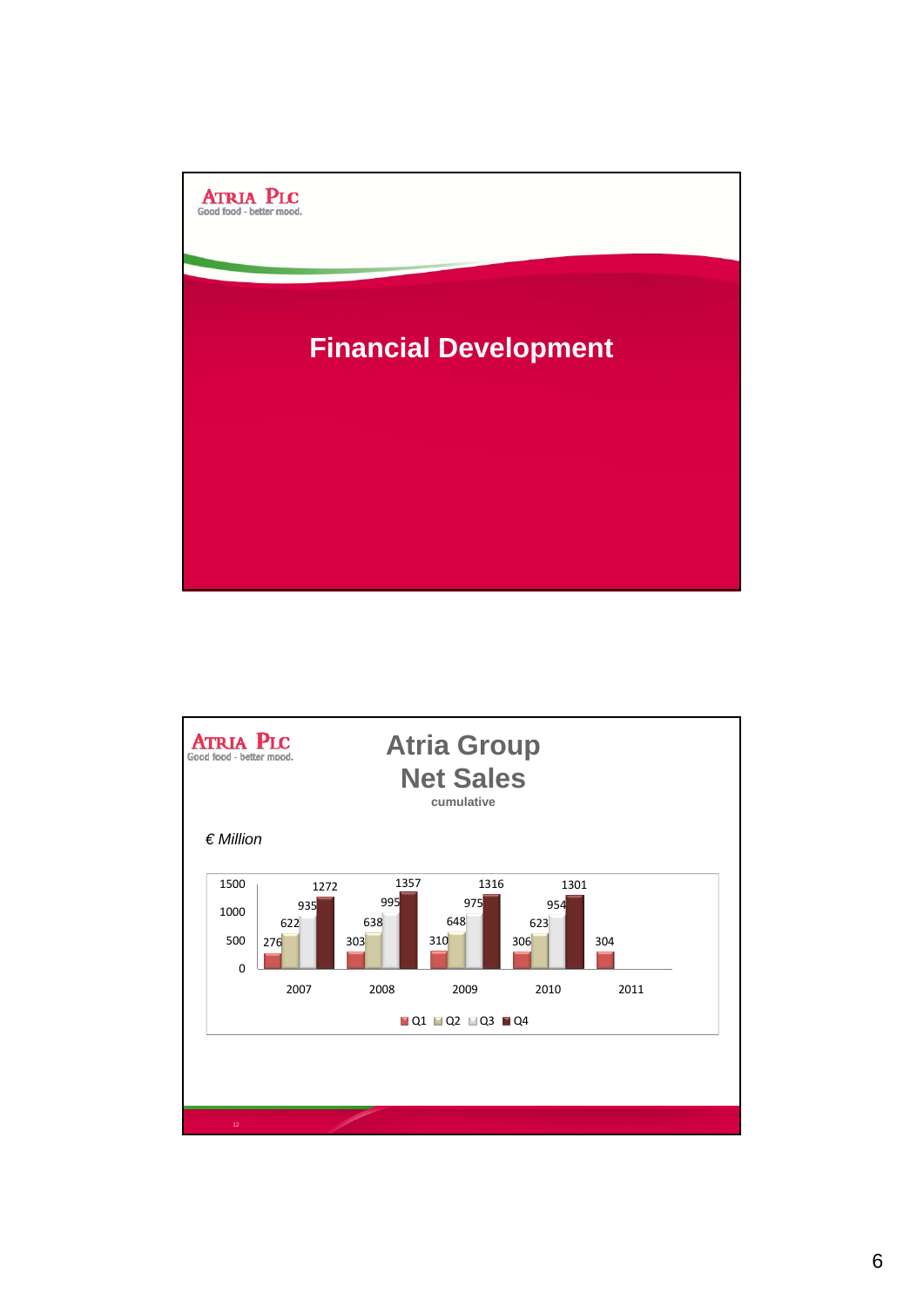

| ATRIA PIC<br>Good food - hetter mood                                                                                | <b>Atria Group</b><br><b>Financial indicators</b>           |                 |         |  |  |  |
|---------------------------------------------------------------------------------------------------------------------|-------------------------------------------------------------|-----------------|---------|--|--|--|
| € Million                                                                                                           | 31 December<br>31 March<br>31 March<br>2011<br>2010<br>2010 |                 |         |  |  |  |
| Interest-bearing liabilities, M€                                                                                    | 428.8                                                       | 430.2           | 429.9   |  |  |  |
| Total assets, M€                                                                                                    |                                                             | 1,074.7 1,103.5 | 1,111.6 |  |  |  |
| Equity ratio, %                                                                                                     | 41.2                                                        | 40.2            | 40.2    |  |  |  |
| Shareholders' equity per<br>share, $\in$                                                                            | 15.60<br>15.54<br>15.68                                     |                 |         |  |  |  |
| Personnel (average)                                                                                                 | 5,583                                                       | 5,853           | 5,812   |  |  |  |
| • The Group's debt has remained on the level of the turn of the year<br>• Equity ratio remained on the target level |                                                             |                 |         |  |  |  |
| • Efficiency programmes and the low sales volume in Q1/2011 reduced<br>the average number of employees              |                                                             |                 |         |  |  |  |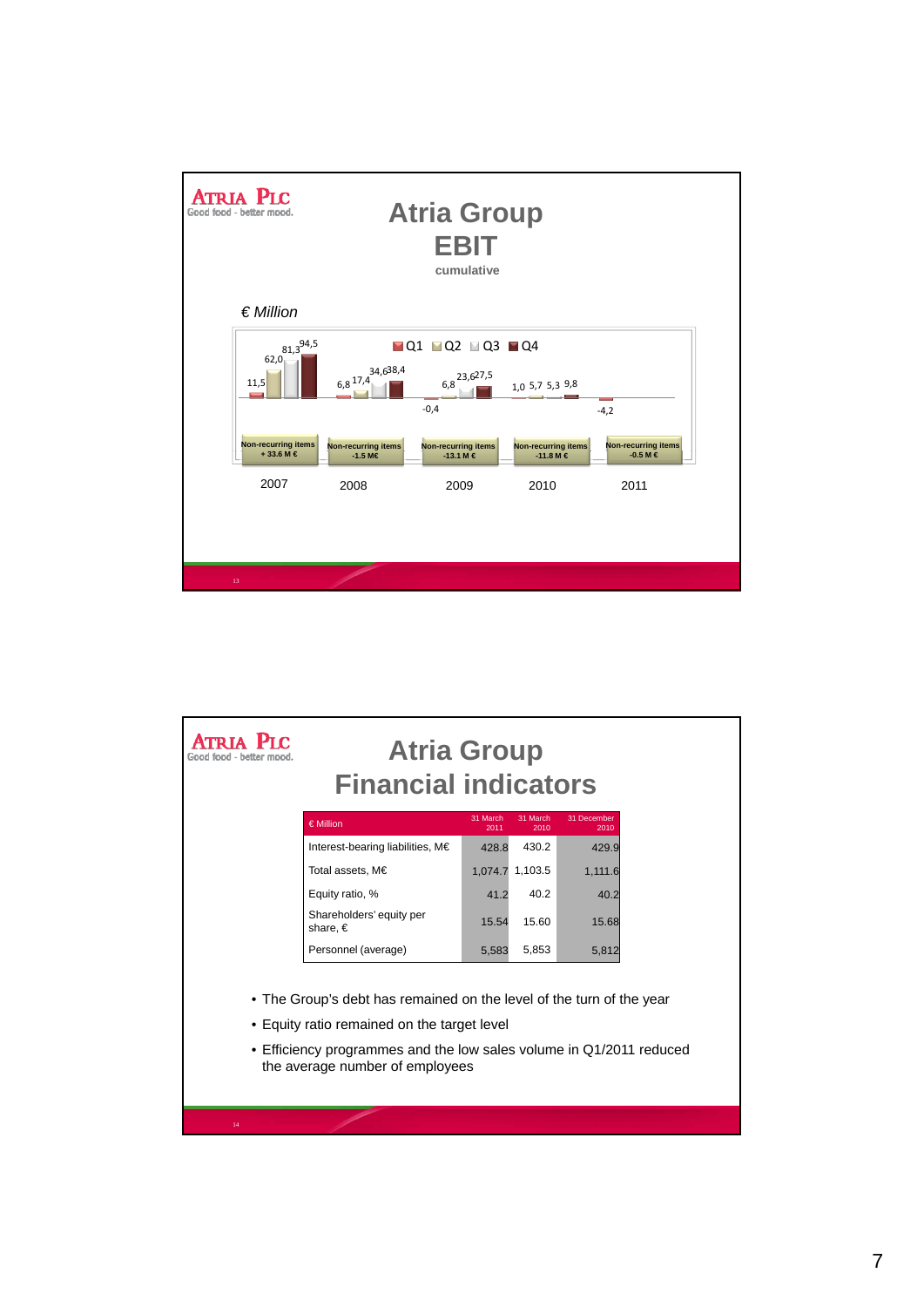| <b>ATRIA PIC</b><br>Good food - better mood | <b>Atria Group</b><br><b>Income Statement</b> |                        |                        |            |  |
|---------------------------------------------|-----------------------------------------------|------------------------|------------------------|------------|--|
|                                             |                                               | Q <sub>1</sub><br>2011 | Q <sub>1</sub><br>2010 | 2010       |  |
|                                             | <b>NET SALES</b>                              | 304.0                  | 305.9                  | 1,300.9    |  |
|                                             | Cost of goods sold                            | $-275.8$               | $-271.8$               | $-1,149.1$ |  |
|                                             | <b>GROSS PROFIT</b>                           | 28.2                   | 34.1                   | 151.8      |  |
|                                             | % of Net sales                                | 9.3                    | 11.2                   | 11.7       |  |
|                                             | Other income                                  | 1.4                    | 0.8                    | 7.7        |  |
|                                             | Other expenses                                | $-33.9$                | $-33.9$                | $-149.7$   |  |
|                                             | EBIT                                          | $-4.2$                 | 1.0                    | 9.8        |  |
|                                             | % of Net sales                                | $-1.4$                 | 0.3                    | 0.8        |  |
|                                             | Financial income and expenses                 | $-3.0$                 | $-3.4$                 | $-11.2$    |  |
|                                             | Income from associates                        | 0.6                    | 0.6                    | 1.7        |  |
|                                             | PROFIT BEFORE TAXES                           | $-6.6$                 | $-1.8$                 | 0.3        |  |
|                                             | Income taxes                                  | 1.1                    | 0.0                    | $-4.5$     |  |
|                                             | PROFIT FOR THE PERIOD                         | $-5.5$                 | $-1.8$                 | $-4.2$     |  |
|                                             | % of Net sales                                | $-1.8$                 | $-0.6$                 | $-0.3$     |  |
|                                             | Earnings/share,€                              | $-0.20$                | $-0.07$                | $-0.18$    |  |
|                                             |                                               |                        |                        |            |  |
| 15                                          |                                               |                        |                        |            |  |

| <b>ATRIA PLC</b><br>Good food - better mood | <b>Atria Group</b>                                      |                        |                        |         |
|---------------------------------------------|---------------------------------------------------------|------------------------|------------------------|---------|
|                                             | <b>Cash flow statement</b>                              |                        |                        |         |
|                                             | €Million                                                | Q <sub>1</sub><br>2011 | Q <sub>1</sub><br>2010 | 2010    |
|                                             | Cash flow from operating activities                     | $-3.1$                 | 2.7                    | 85.5    |
|                                             | Financial items and taxes                               | 7.0                    | $-6.8$                 | $-40.9$ |
|                                             | CASH FLOW FROM OPERATING                                |                        |                        |         |
|                                             | <b>ACTIVITIES</b>                                       | 3.9                    | $-4.1$                 | 44.6    |
|                                             | Investing activities, tangible and<br>intangible assets | $-5.2$                 | $-12.4$                | $-39.6$ |
|                                             | Sold subsidiary                                         | 2.0                    |                        |         |
|                                             | Investments                                             | 0.5                    | $-1.2$                 | $-0.6$  |
|                                             | CASH FLOW FROM INVESTING                                |                        |                        |         |
|                                             | <b>ACTITIVIES</b>                                       | $-2.7$                 | $-13.6$                | $-40.2$ |
|                                             | <b>FREE CASH FLOW</b>                                   | 1.2                    | $-17.7$                | 4.4     |
|                                             | Loans drawn down                                        | 1.5                    | 2.7                    | 40.8    |
|                                             | Loans repaid                                            | $-3.1$                 | $-3.5$                 | $-56.2$ |
|                                             | Dividends paid                                          |                        |                        | $-7.0$  |
|                                             | CASH FLOW FROM FINANCING,<br><b>TOTAL</b>               | $-1.6$                 | $-0.8$                 | $-22.4$ |
|                                             |                                                         |                        |                        |         |
|                                             | CHANGE IN LIQUID FUNDS                                  | $-0.5$                 | $-18.5$                | $-18.0$ |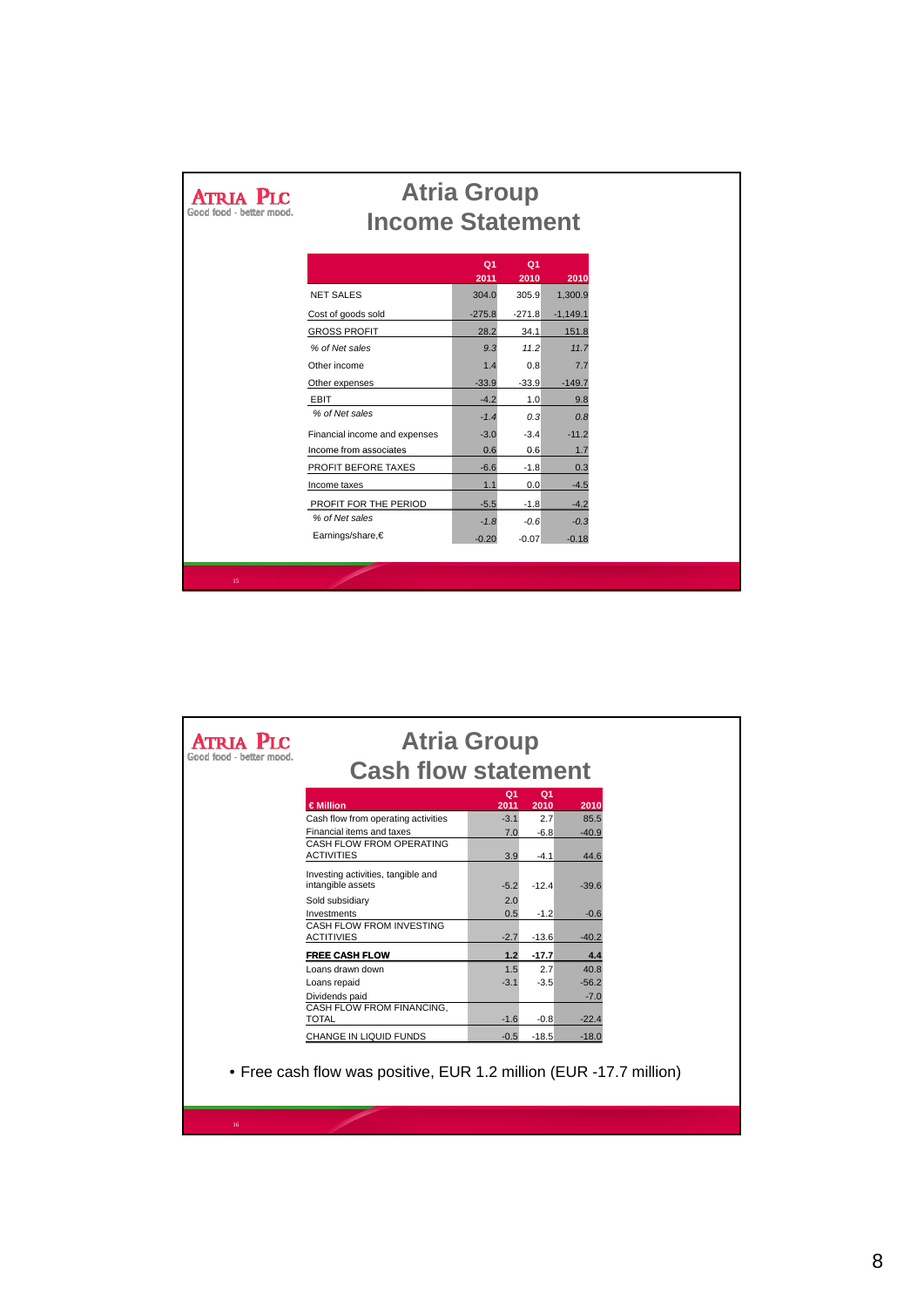

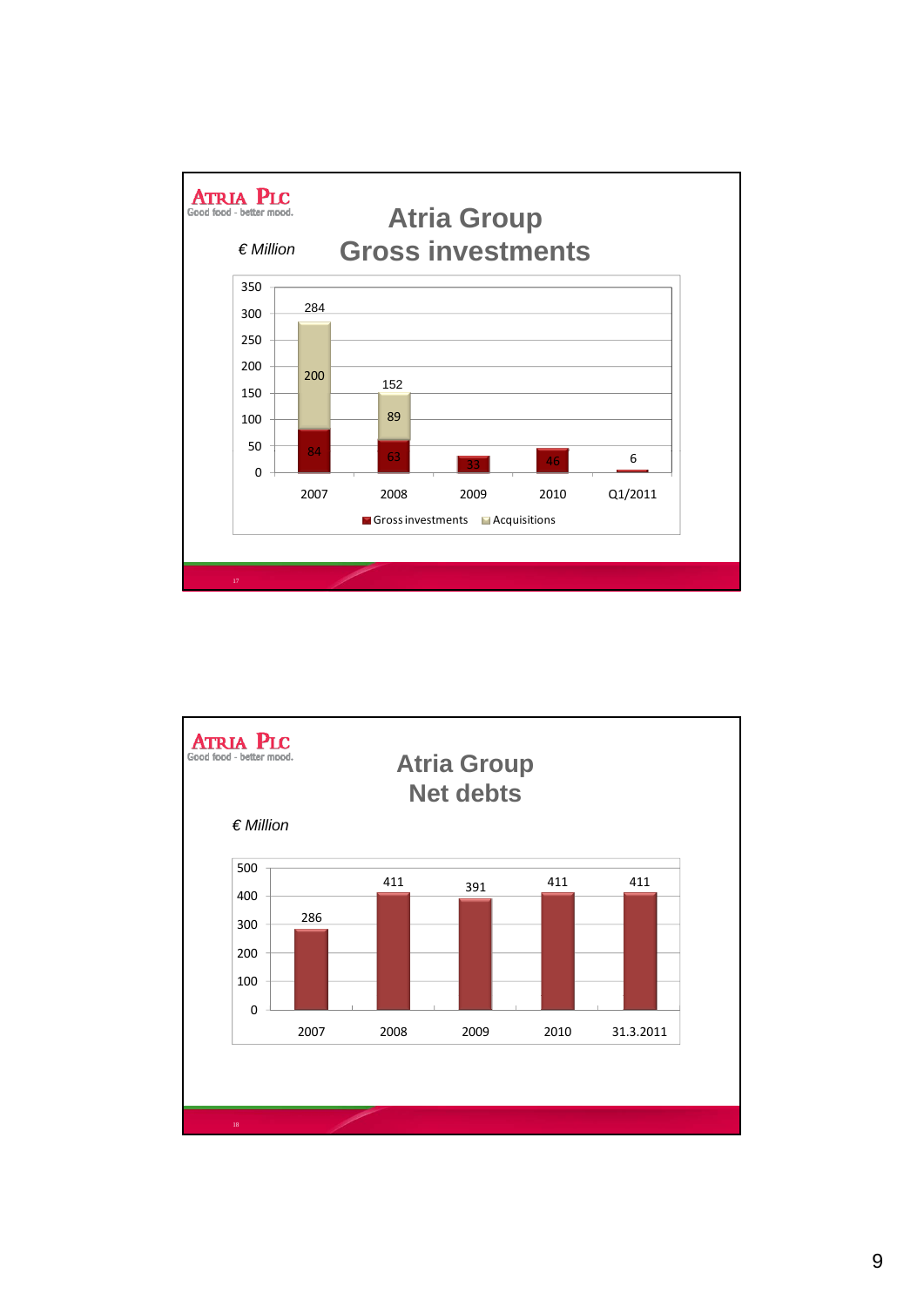

| Atria Plc<br>Good food - better mood      | <b>Strategy 2010 - 2013</b>                                                                        |                                                                                                           |                                                                                                                    |  |  |  |
|-------------------------------------------|----------------------------------------------------------------------------------------------------|-----------------------------------------------------------------------------------------------------------|--------------------------------------------------------------------------------------------------------------------|--|--|--|
| <b>Vision</b>                             |                                                                                                    |                                                                                                           |                                                                                                                    |  |  |  |
| and European Part of Russia               | The first choice for consumers and customers in fresh food in the Baltic Sea region                |                                                                                                           |                                                                                                                    |  |  |  |
|                                           | <b>Strategy 2010 - 2013</b>                                                                        | 1. Dramatically improve international profitability<br>2. Strengthen market position and grow organically |                                                                                                                    |  |  |  |
|                                           | <b>Strategic tools</b>                                                                             |                                                                                                           |                                                                                                                    |  |  |  |
|                                           | 1. Achieve sustainable<br>competitive advantage<br>through product<br>leadership (incl.<br>Brands) | 2. Focus on Atria brands<br>and profitability (incl.<br>structure) in Finland                             | 3. Create category and<br>brand strategy and<br>implement the production<br>network optimisation in<br>Scandinavia |  |  |  |
|                                           | 4. Drive rapid profitability<br>enhancement in Russia                                              | 5. Revenue enhancement<br>and implementation of<br>comprehensive turn-<br>around program in<br>Estonia    | 6. Reduce working capital                                                                                          |  |  |  |
| <b>Mission</b><br>Good food - Better mood |                                                                                                    |                                                                                                           |                                                                                                                    |  |  |  |
| 8.12.2010<br>20                           | Matti Tikkakoski                                                                                   |                                                                                                           |                                                                                                                    |  |  |  |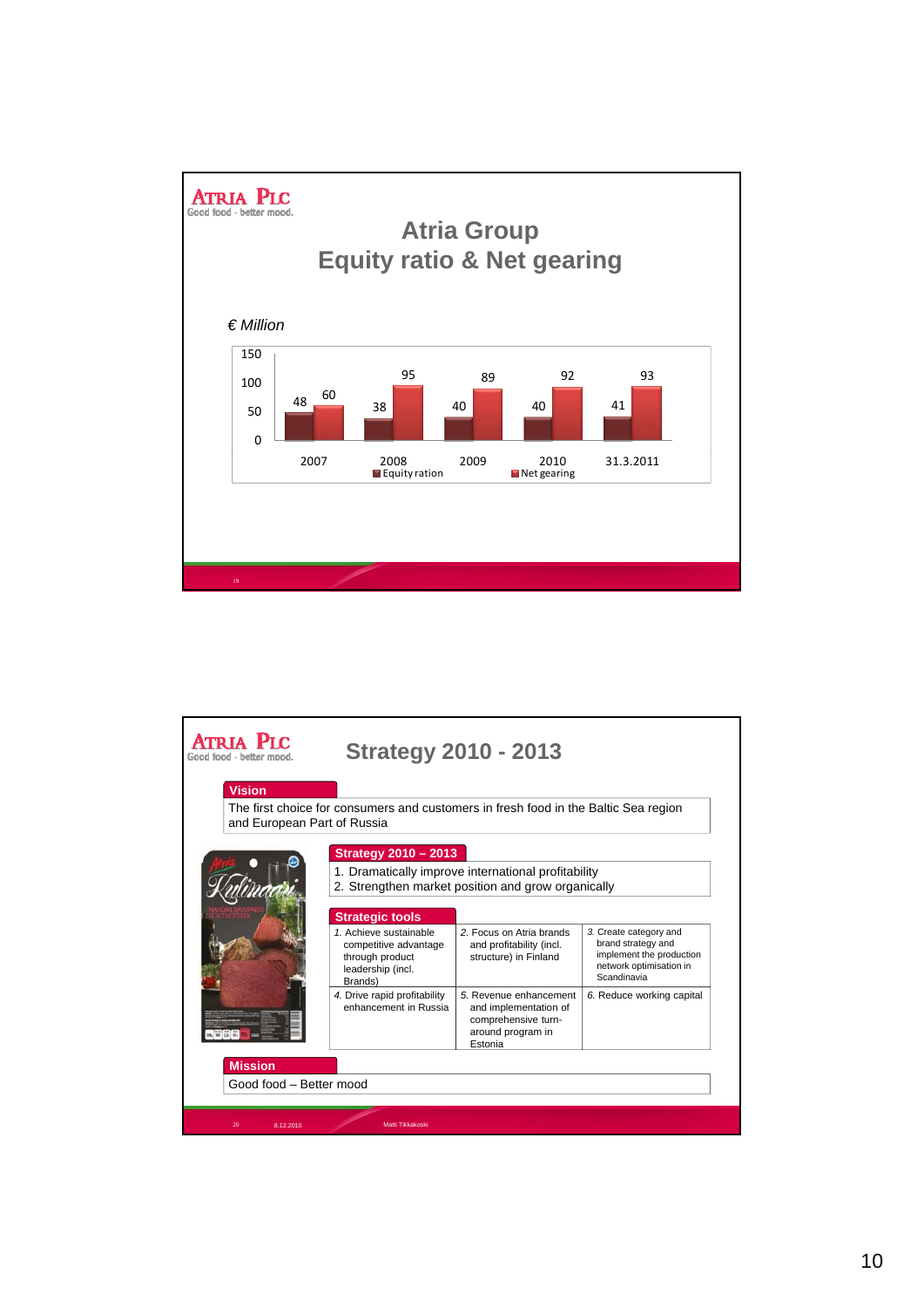| <b>Strategy 2010 - 2013</b>                                                                                  |                                                                                                                                                                                                                                     |  |  |  |  |
|--------------------------------------------------------------------------------------------------------------|-------------------------------------------------------------------------------------------------------------------------------------------------------------------------------------------------------------------------------------|--|--|--|--|
| <b>Strategic tools</b>                                                                                       | <b>Actions Q1/2011</b>                                                                                                                                                                                                              |  |  |  |  |
| 1. Achieve sustainable competitive<br>advantage through product<br>leadership (incl. Brands)                 | • Forging of operations models and resource<br>allocation to support product leadership in all the<br>husiness areas<br>• Main launchings: Atria Kulinaari/<br>Finland, Lönneberga/ Sweden, 3-Stjernet-<br>light cold cuts/ Denmark |  |  |  |  |
| 2. Focus on Atria brands and<br>profitability (incl. structure) in<br><b>Finland</b>                         | • Focusing of the bovine slaughtering in Kauhajoki<br>• Efficiency programme at the Nurmo plant<br>• Atria Kulinaari<br>• Implementing of the package innovation                                                                    |  |  |  |  |
| 3. Create category and brand strategy<br>and implement the production<br>network optimisation in Scandinavia | • New organisation<br>• Implementing of the product group strategies<br>made during Q4/2010<br>• Closing of the Saltsjö-Boo plant                                                                                                   |  |  |  |  |
|                                                                                                              |                                                                                                                                                                                                                                     |  |  |  |  |
| 21                                                                                                           |                                                                                                                                                                                                                                     |  |  |  |  |

|                        |                                                                                                 | <b>Strategy 2010 - 2013</b>                                                                                                                                                                                                                                                                                                                                                     |
|------------------------|-------------------------------------------------------------------------------------------------|---------------------------------------------------------------------------------------------------------------------------------------------------------------------------------------------------------------------------------------------------------------------------------------------------------------------------------------------------------------------------------|
| <b>Strategic tools</b> |                                                                                                 | <b>Actions Q1/2011</b>                                                                                                                                                                                                                                                                                                                                                          |
| in Russia              | 4. Drive rapid profitability enhancement                                                        | • Implementing of price increases in<br>customerships<br>• Processing of the efficiency improvement<br>programme according to plan                                                                                                                                                                                                                                              |
|                        | 5. Revenue enhancement and<br>implementation of comprehensive<br>turn-around program in Estonia | • Improving of the sales, marketing and product<br>development organisation<br>• Finishing of the revised strategy work and<br>starting of development measures (i.a.<br>consumer studies, development of the product<br>launch process, and the launch of brand<br>modernisation)<br>• Efficiency improvement programme continues<br>(i.a. outsourcing of logistic deliveries) |
|                        | 6. Reduce working capital                                                                       | • Reducing of stocks                                                                                                                                                                                                                                                                                                                                                            |
| 22                     |                                                                                                 |                                                                                                                                                                                                                                                                                                                                                                                 |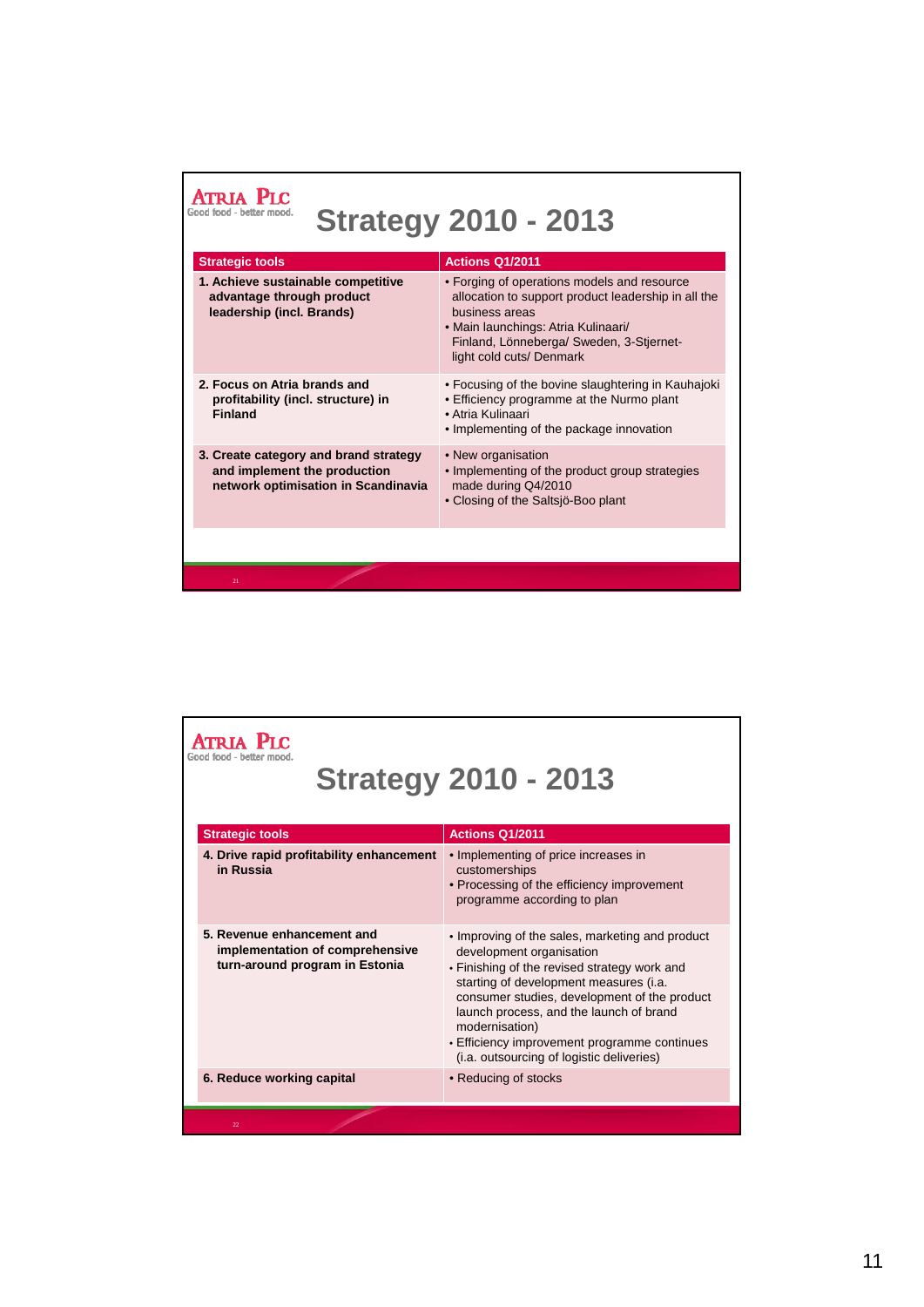